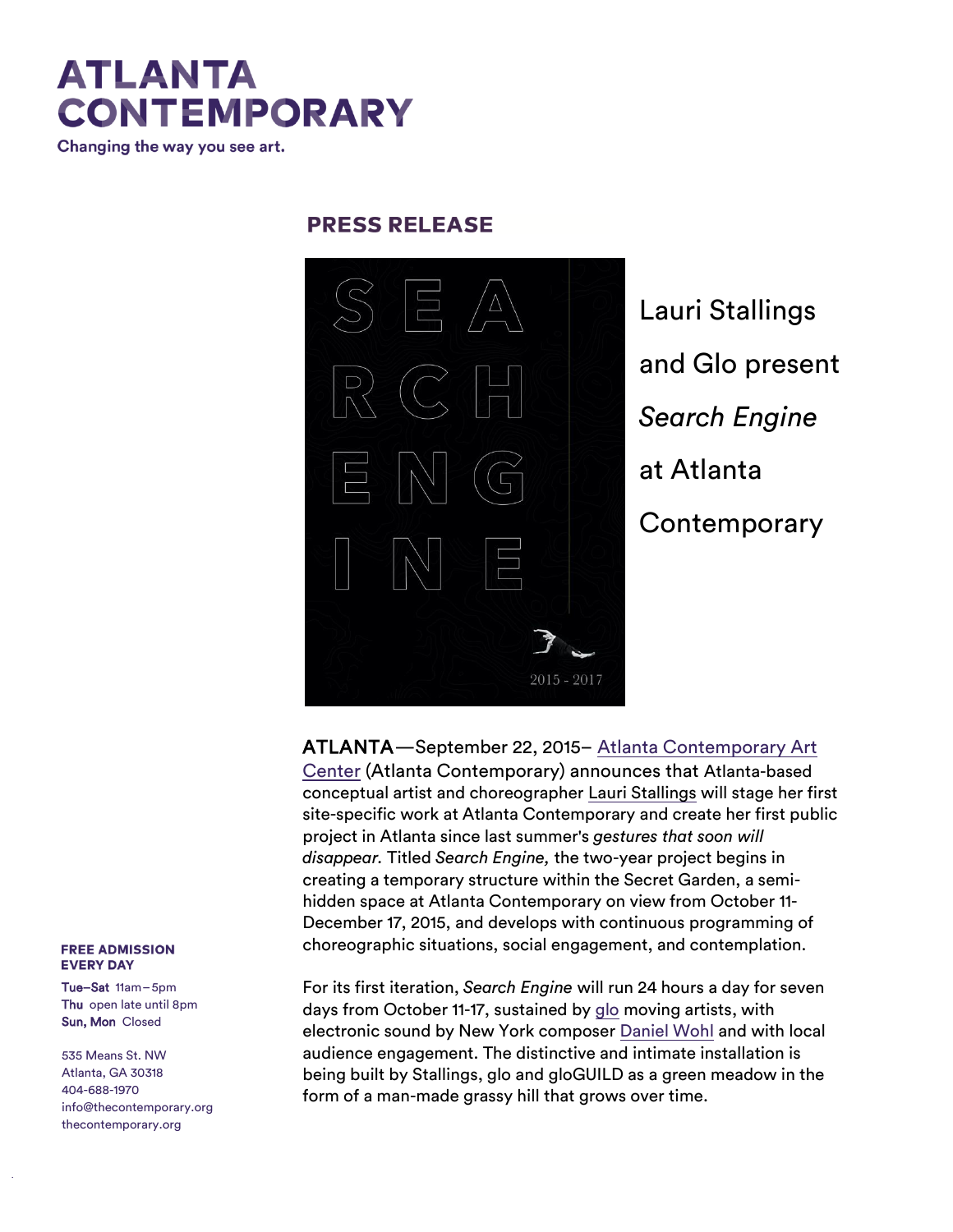# **ATLANTA CONTEMPORARY**

Changing the way you see art.

[Tanz Farm](http://tanzfarm.com/) is producing the project, and *Search Engine* has been guided by glo, [Goat Farm Arts Center,](https://www.facebook.com/TheGoatFarmArtsCenter) and Atlanta Contemporary's unified vision to listen, acknowledge change, and explore deep engagement. Audiences will be able to enter *Search Engine* day and night (through the Studio Artist Courtyard entrance at Atlanta Contemporary) but won't know what they are about to see or hear, establishing *Search Engine* as an in-between space for collaboration, sensory journey and autonomous dreaming.

"*This is the beginning of a collaboration with Atlanta Contemporary and our collective new and established audiences to engage in quietly generative work that helps build relationships and trust, and as an artists' Search Engine in to the body's motion as the most humane expression of art,"* says Stallings.

*Movement choirs* and *Farming* were civic actions developed by glo for their Creative Time project this past summer, to reconnect people in cities to nature. Carefully guided migrations composed of walking, sitting, skipping, standing and waltzing, *Movement choirs* will be introduced to Atlanta in October, throughout the grounds of Atlanta Contemporary. Weekly *Farming* and public watering of the garden begin during *Search Engine*'s opening week.

#### *Search Engine* schedule:

#### Opening Week:

Sunday, October 11 at 7pm through Saturday, October 17 at 1am 24 hours a day for seven days. Enter at Studio Artist black courtyard gate.

#### Movement Choirs:

Occur on Thursdays at 6:30pm on the following dates: Oct 29, Nov 12, Dec 3, Dec 17, 2015

#### Watering the Garden:

Occurs at 12pm every Wednesday & Saturday, Oct 13-Dec 9, 2015

#### Closing Hours:

Friday, December 11 at 7pm through Saturday, December 12 at 12am

**FREE ADMISSION EVERY DAY** 

Tue–Sat 11am–5pm Thu open late until 8pm Sun, Mon Closed

535 Means St. NW Atlanta, GA 30318 404-688-1970 [info@thecontemporary.org](mailto:info@thecontemporary.org) thecontemporary.org

t hecont emporary.org